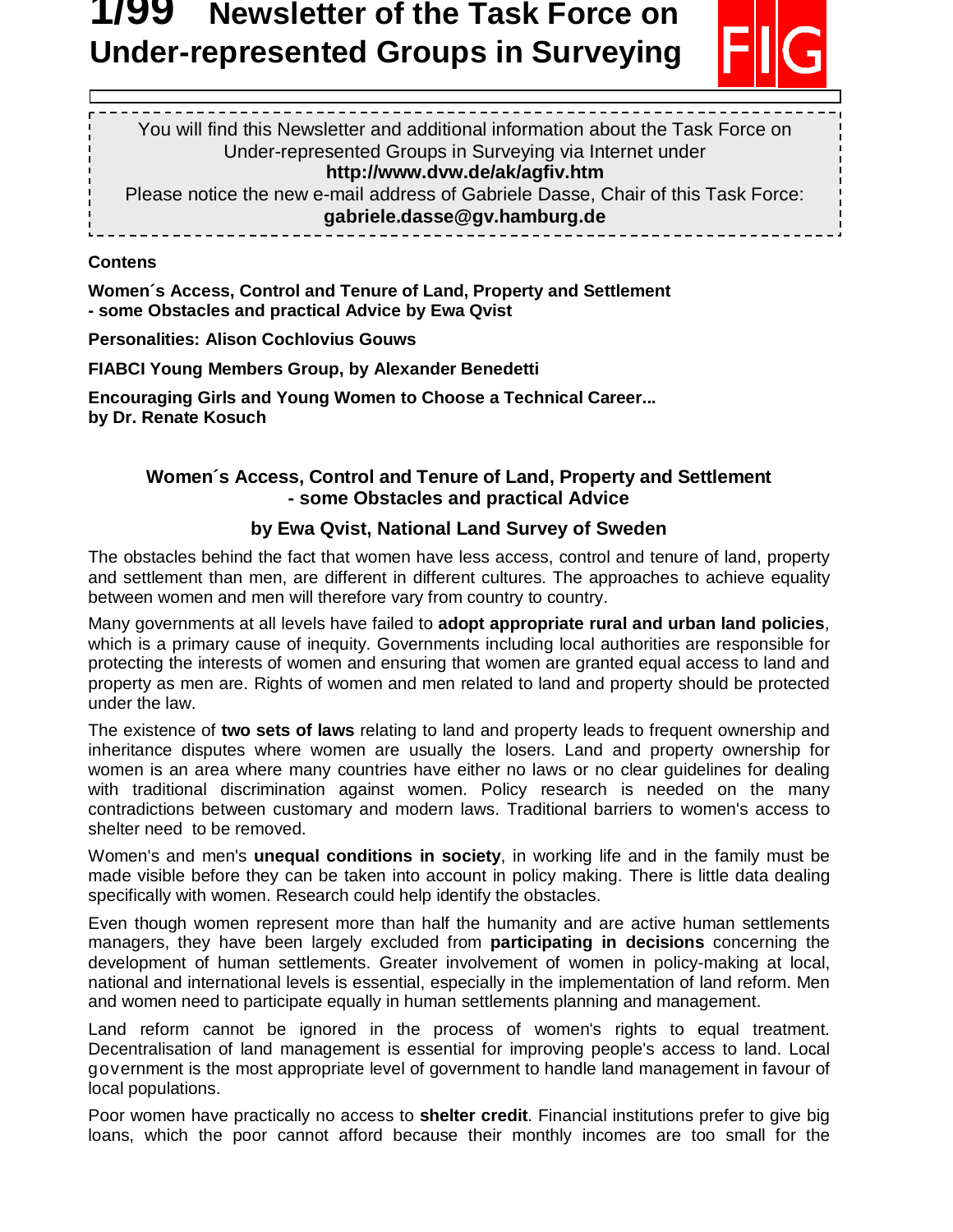loans. Women are often also unable to make transactions without a male relative's consent. Financial institutions must be encouraged to improve women's access to credit and develop strategies for subsidies, incentives and co-operative financing.

The **land-delivery systems** are in many countries centralised, inefficient and expensive. They cause problems to any citizen trying to acquire land. But the poor, especially the women, are the ones that suffer most from it. A review of land-delivery systems is required to make them more efficient. Women have to get better access to information about land transactions including stages of land purchase and transfer, the required documentation and charges.

**Land information systems** in every country should be examined from a gender point of view. It must be possible to register more than one owner in the system. Co-ownership registration must be introduced and promoted, reflecting both names in case of a couple, all names in a family, community or co-operative. The information system must also facilitate registration of different kinds of ownership and tenure.

What is generally missing among women is **awareness of their legal rights** and of the opportunities that are available to them. In order to create awareness of women's rights vis-a-vis tradition non-governmental organisations (NGOs) and women's groups should be important actors at community level. They should provide education, legal support, advice and informtion on women's rural and urban land rights.

**Networking** among women's groups is another essential step to support and promote equal gender rights to land and property. Groups of women can meet and exchange information and skills, and formulate joint action programmes. When women are more organised and well informed, they have more power and courage to demand their rights. A dialogue should be created between professional women and grassroots women.

Women are often excluded from **education**, which put them in a disadvantaged position in the world of work and in political life. Even those who can read have problems understanding the technical language used in documents on shelter development. There is an urgent need to increase women's educational opportunities, from literacy campaigns to scholarship.

**Ewa Qvist**, National Land Survey of Sweden, Cadastral Development Department S-801 82 Gävle, Sweden, Tel.: + 26-63 30 55, Fax: + 26-12 68 15, e-mail: ewa.qvist@lm.se

#### **Personalities**



**Alison Cochlovius Gouws** is the Director of Geomatics at the Department of Water Affairs and Forestry. It is the largest and most diversified survey department in South Africa with sections that specialise in Photogrammetry, GIS Data Management, Precise Engineering Surveys, Hydrographic Surveys, GPS & Topographic Surveys, Cadastral Surveys, Training and Cartography. The division is also responsible for running a Land Information System and a Corporate GIS Database. The directorate currently has seven regional offices to complement the head office functions. After completing her BSc.Eng (Land Survey) at WITS

University in 1986, she worked back a bursary at ESKOM and registered as a Professional Land Surveyor (cadastral). Alison lectured at WITS for several years, during which time she completed a Diploma in Property Management and Development, an MSc.Eng in Global Positioning Systems, and an MBA from WITS Business school. She has authored several papers, mostly on GPS. In 1996 Alison joined the Department of Water Affairs as the Director of Survey Services, and has restructured and changed the directorate to fulfil the functions of a Geomatics directorate. Alison is married with twin girls aged three.

## **FIABCI Young Members Group**

## **By Alexander Benedetti, Italy**

During his year of office (1997/98), World President, Komm. Rat Alfons Metzger, created a New Group within FIABCI (International Real Estate Federation), the Young Members Group for real estate professionals under the age of 35 years.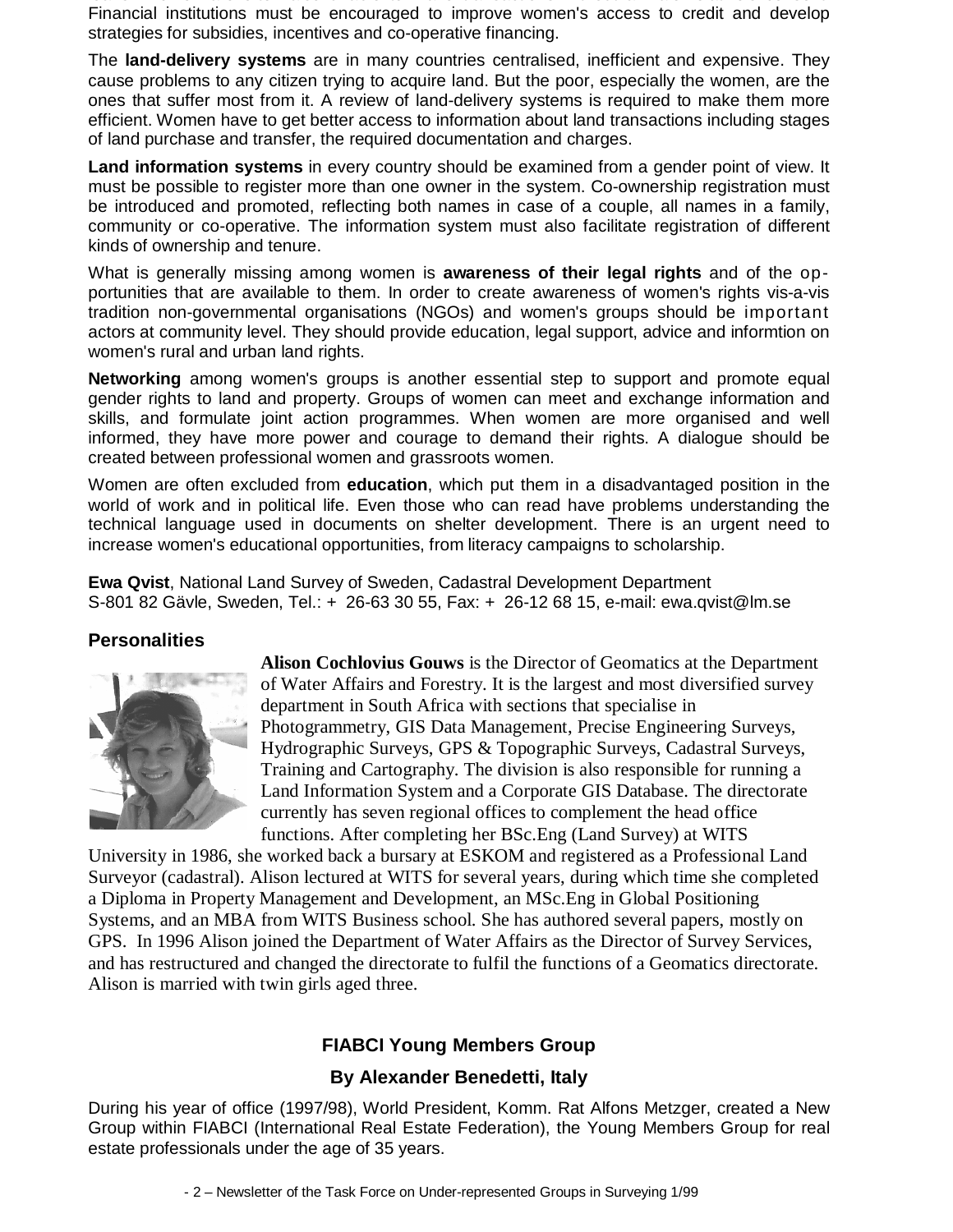association has taken the important decision to devote itself much more intensive as it used to, to act as a door opener in many matters, which are important for striving representatives of the real estate business.

Particularly in Europe, due to the European Process of Integration, it will be of the utmost importance for young real estate professionals to enrich their national professional knowledge with international know how.

The currency union and specially the combined common interest policy will change the behaviour of many economic operators of the real estate business in many European countries and increase the demand for new techniques in order to apply to the changing investor- and consumer market's requirements.

Especially for young representatives of the real estate business it is as important as never before being prepared already early in their careers to take advantage of the new political, social and economical European and global situation we are living in.

FIABCI offers with the Young Members Group the possibility for young real estate professionals to become part of an international community and to identify opportunities by conducting international business through successful networking.

The Young Members Group can transform the prospects for many young representatives of the real estate business in different parts of the world. Opportunities can be given to young real estate operators to improve their academic knowledge, practical training and business networking.

During the last year FIABCI's Young Members Group has organised two special international meetings in Vienna (Austria) and in Punta del Este (Uruguay) and several national conferences. Real Estate Professionals from over 14 countries (Netherlands, Germany, Japan, Taiwan, Belgium, Colombia, Italy, Poland, Hungary, Italy, Russia, USA, Austria, and France) joined the three-day conference in Vienna. The programme consisted of project visits of interesting real estate objects, lectures about property law and real estate economy in Austria as well as information about international training and exchange programmes.

At the 8th Cono Sur Meeting held in Punta del Este (Uruguay) from September 17th to 19th it was possible to organise an interesting professional programme and a very special social programme for the young members.

The meeting was crowned by the participation of young members from Argentina, Brazil, Chile, Colombia, Paraguay, Uruguay, Italy and the U.S.A.

The additional professional programme presented by the Young Members Group at the Cono Sur meeting included a forum with the academic members with information about careers and courses, the visit of several projects in Punta del Este and the region of Maldonado, a meeting with IBM, a lecture by Luis Fernandez Correa about the globalisation of the real estate market and the new challenges for young real estate professionals in the future, with inputs of all the representatives of the several nations. Everybody had the great opportunity to get in contact and to forge friendships with young and future operators of the real estate market.

At FIABCI's 50th World Congress, taking place from May 23rd to 29th in Seville (Spain), the Young Members have the opportunity to register to the whole convention at a reduced congress fee. The Young Members Group has organised combined professional and social events of special interest for Young Real Estate Professionals. During the World Congress of particular interest will certainly be the International Forum where international aspects of real estate economy will be considered.

Santiago Gutierrez Anaya, President of the Congress Committee Seville 1999: "The engagement, the enthusiasm and professionalism of this young group and its dynamic and multi-cultural approach to reflect international aspects of real estate business impresses me deeply. Seville is a melting pot of cultures where extraordinary works of art have been left behind as a testament to its rich history. The numerous Roman remains, the fortifications and towers from the almohades, the renaissance and neo-classical palaces and the baroque churches are living evidence of Seville's multi-cultural past. It will be my privilege and my pleasure to welcome FIABCI's future, the Young Members Group, to Seville".

**Alexander Benedetti**, Immobili Real Service Benedetti, Via delle Corse 62, I-39012 Merano, Italy, Tel.: + 39 473 236613, Fax: + 39 473 231296, e-mail: benedetti@rolmail.net